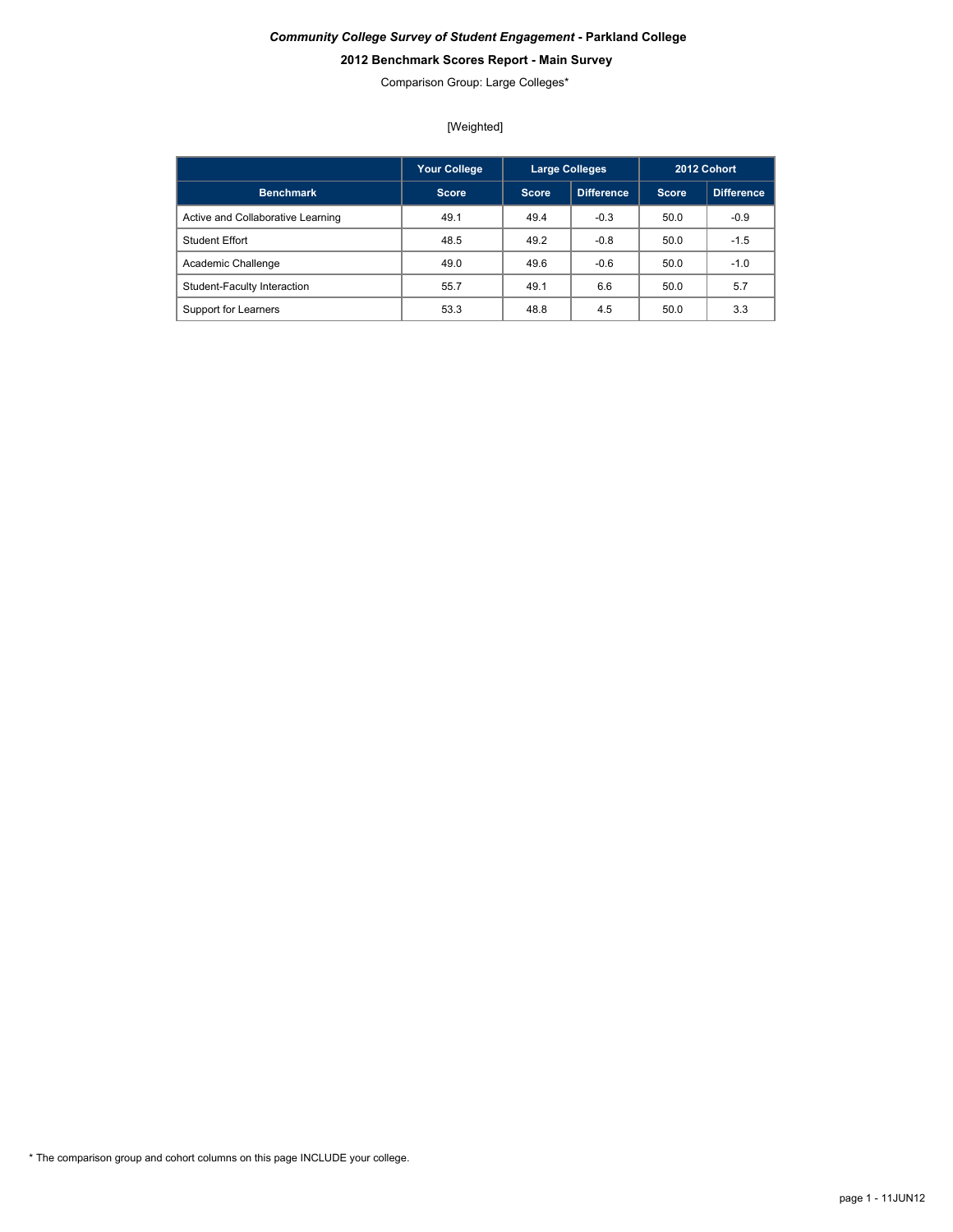Comparison Group: Large Colleges\*

[Weighted] Active and Collaborative Learning (ACTCOLL)



\* The comparison group and cohort bars on this page INCLUDE your college.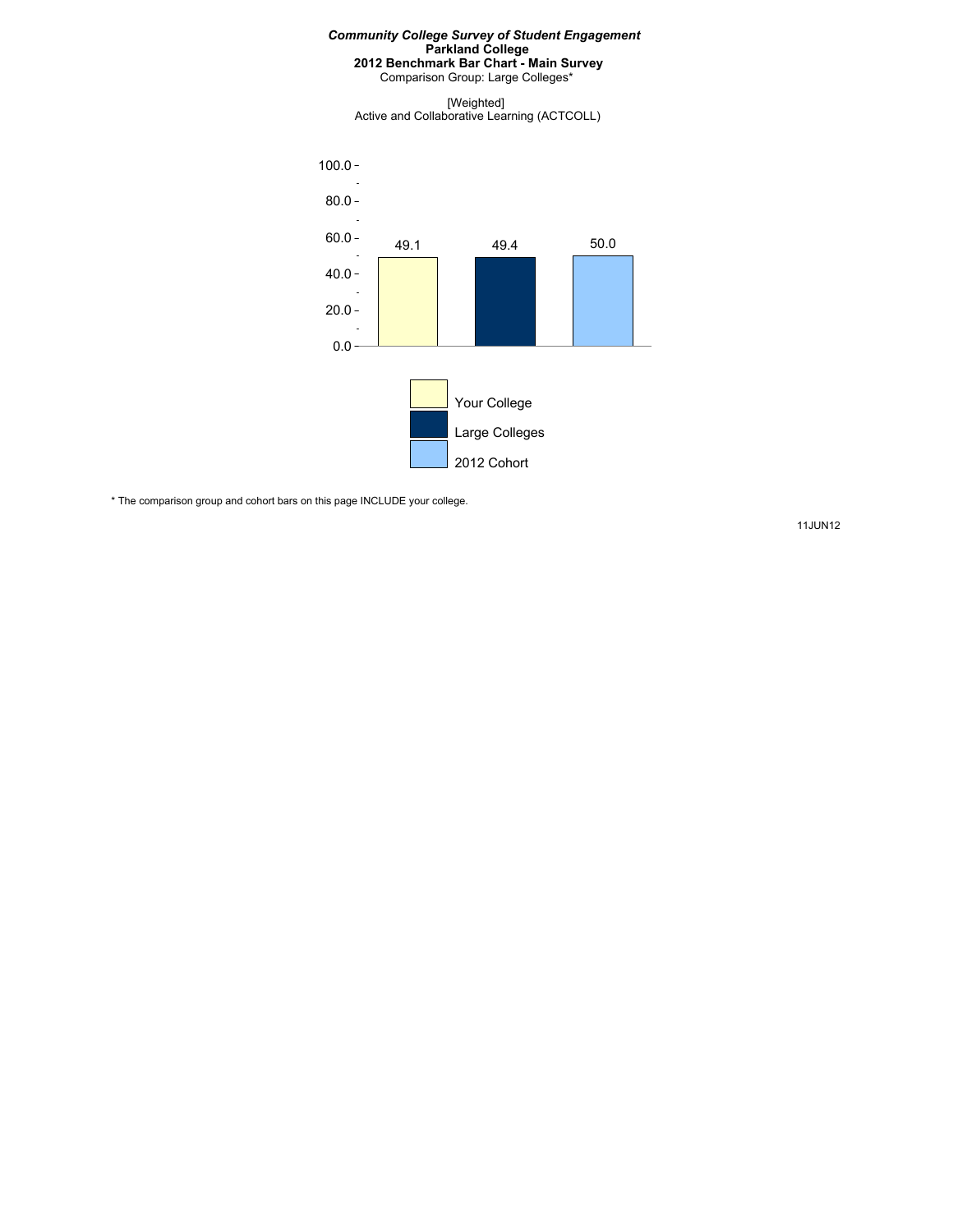# **2012 Benchmark Means Report - Main Survey**

Comparison Group: Large Colleges\*

#### [Weighted]

Active and Collaborative Learning (ACTCOLL)

|                                                                                                                                          |                 | Your<br>College | <b>Large Colleges</b> |                         | 2012 Cohort |                         |  |  |  |  |
|------------------------------------------------------------------------------------------------------------------------------------------|-----------------|-----------------|-----------------------|-------------------------|-------------|-------------------------|--|--|--|--|
| <b>Item</b>                                                                                                                              | <b>Variable</b> | <b>Mean</b>     | <b>Mean</b>           | <b>Effect</b><br>Size** | <b>Mean</b> | <b>Effect</b><br>Size** |  |  |  |  |
| Item 4: In your experiences at this college during the current school year, about how often have you done each of the following?         |                 |                 |                       |                         |             |                         |  |  |  |  |
| $1 =$ Never, 2 = Sometimes, 3 = Often, 4 = Very often                                                                                    |                 |                 |                       |                         |             |                         |  |  |  |  |
| 4a. Asked questions in class or contributed to class discussions [ACTCOLL]                                                               | <b>CLOUEST</b>  | 2.96            | 2.90                  |                         | 2.94        |                         |  |  |  |  |
| 4b. Made a class presentation [ACTCOLL]                                                                                                  | <b>CLPRESEN</b> | 2.04            | 2.12                  |                         | 2.11        |                         |  |  |  |  |
| 4f. Worked with other students on projects during class [ACTCOLL]                                                                        | <b>CLASSGRP</b> | 2.48            | 2.50                  |                         | 2.51        |                         |  |  |  |  |
| 4g. Worked with classmates outside of class to prepare class assignments<br>[ACTCOLL]                                                    | <b>OCCGRP</b>   | 1.81            | 1.91                  |                         | 1.92        |                         |  |  |  |  |
| 4h. Tutored or taught other students (paid or voluntary) [ACTCOLL]                                                                       | <b>TUTOR</b>    | 1.41            | 1.38                  |                         | 1.39        |                         |  |  |  |  |
| 4. Participated in a community-based project as a part of a regular course<br>[ACTCOLL]                                                  | COMMPROJ        | 1.30            | 1.32                  |                         | 1.33        |                         |  |  |  |  |
| 4r. Discussed ideas from your readings or classes with others outside of class<br>(students, family members, co-workers, etc.) [ACTCOLL] | <b>OOCIDEAS</b> | 2.62            | 2.56                  |                         | 2.57        |                         |  |  |  |  |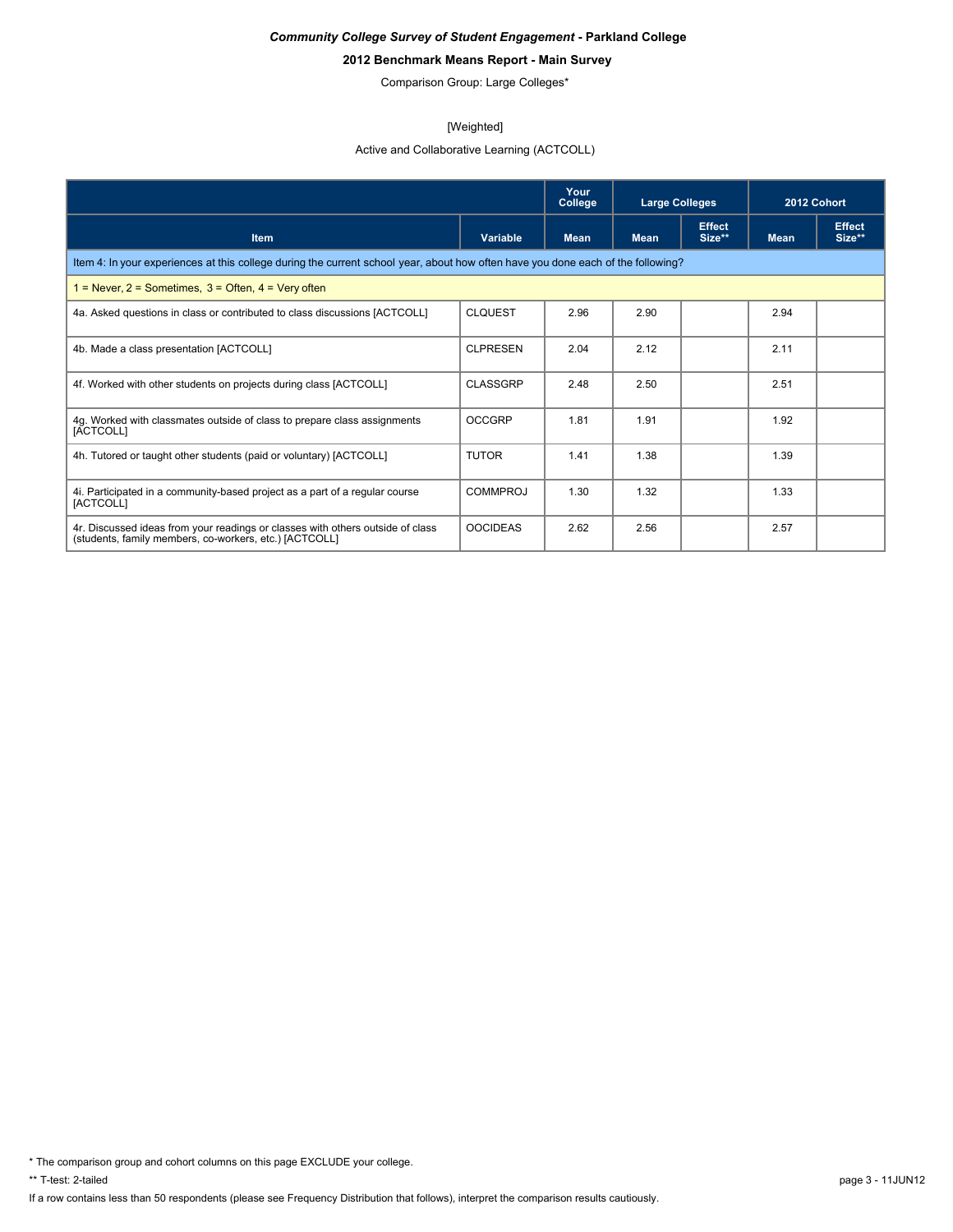# **2012 Benchmark Frequency Distributions - Main Survey**

Comparison Group: Large Colleges\*

# [Weighted]

Active and Collaborative Learning (ACTCOLL)

|                                                                                          |                 |                                                                                                                                  | <b>Your College</b> |                | <b>Large Colleges</b> |                | 2012 Cohort |                |
|------------------------------------------------------------------------------------------|-----------------|----------------------------------------------------------------------------------------------------------------------------------|---------------------|----------------|-----------------------|----------------|-------------|----------------|
| Item                                                                                     | Variable        | <b>Responses</b>                                                                                                                 | Count               | <b>Percent</b> | Count                 | <b>Percent</b> | Count       | <b>Percent</b> |
|                                                                                          |                 | Item 4: In your experiences at this college during the current school year, about how often have you done each of the following? |                     |                |                       |                |             |                |
| 4a. Asked questions in class or contributed                                              | <b>CLQUEST</b>  | Never                                                                                                                            | 25                  | 2.9            | 3,177                 | 2.9            | 11,345      | 2.5            |
| to class discussions [ACTCOLL]                                                           |                 | Sometimes                                                                                                                        | 260                 | 29.7           | 36,651                | 33.1           | 143,365     | 31.8           |
|                                                                                          |                 | Often                                                                                                                            | 316                 | 36.1           | 38,467                | 34.8           | 159,392     | 35.3           |
|                                                                                          |                 | Very often                                                                                                                       | 274                 | 31.3           | 32,282                | 29.2           | 137,427     | 30.4           |
|                                                                                          |                 | <b>Total</b>                                                                                                                     | 876                 | 100.0          | 110,577               | 100.0          | 451,529     | 100.0          |
| 4b. Made a class presentation [ACTCOLL]                                                  | <b>CLPRESEN</b> | Never                                                                                                                            | 294                 | 33.9           | 30,589                | 27.8           | 126,040     | 28.0           |
|                                                                                          |                 | Sometimes                                                                                                                        | 318                 | 36.6           | 45,714                | 41.5           | 185,876     | 41.3           |
|                                                                                          |                 | Often                                                                                                                            | 180                 | 20.7           | 24,111                | 21.9           | 97,812      | 21.8           |
|                                                                                          |                 | Very often                                                                                                                       | 76                  | 8.8            | 9,728                 | 8.8            | 39,879      | 8.9            |
|                                                                                          |                 | <b>Total</b>                                                                                                                     | 868                 | 100.0          | 110,143               | 100.0          | 449,607     | 100.0          |
| 4f. Worked with other students on projects<br>during class [ACTCOLL]                     | <b>CLASSGRP</b> | Never                                                                                                                            | 93                  | 10.8           | 13.716                | 12.5           | 54,462      | 12.2           |
|                                                                                          |                 | Sometimes                                                                                                                        | 387                 | 44.9           | 43,560                | 39.8           | 176,589     | 39.5           |
|                                                                                          |                 | Often                                                                                                                            | 255                 | 29.6           | 36,232                | 33.1           | 148,932     | 33.3           |
|                                                                                          |                 | Very often                                                                                                                       | 127                 | 14.7           | 15,879                | 14.5           | 66,693      | 14.9           |
|                                                                                          |                 | Total                                                                                                                            | 862                 | 100.0          | 109,387               | 100.0          | 446,676     | 100.0          |
| 4g. Worked with classmates outside of class<br>to prepare class assignments [ACTCOLL]    | <b>OCCGRP</b>   | Never                                                                                                                            | 415                 | 48.0           | 42,473                | 38.7           | 171,581     | 38.3           |
|                                                                                          |                 | Sometimes                                                                                                                        | 265                 | 30.7           | 42,033                | 38.3           | 170,806     | 38.1           |
|                                                                                          |                 | Often                                                                                                                            | 121                 | 13.9           | 17,873                | 16.3           | 74,508      | 16.6           |
|                                                                                          |                 | Very often                                                                                                                       | 64                  | 7.4            | 7,289                 | 6.6            | 31,110      | 6.9            |
|                                                                                          |                 | <b>Total</b>                                                                                                                     | 866                 | 100.0          | 109,669               | 100.0          | 448,005     | 100.0          |
| 4h. Tutored or taught other students (paid or<br>voluntary) [ACTCOLL]                    | <b>TUTOR</b>    | Never                                                                                                                            | 602                 | 70.0           | 79,841                | 72.6           | 324,331     | 72.2           |
|                                                                                          |                 | Sometimes                                                                                                                        | 190                 | 22.1           | 21,311                | 19.4           | 88,346      | 19.7           |
|                                                                                          |                 | Often                                                                                                                            | 42                  | 4.9            | 5,862                 | 5.3            | 23,984      | 5.3            |
|                                                                                          |                 | Very often                                                                                                                       | 26                  | 3.0            | 2,972                 | 2.7            | 12,341      | 2.7            |
|                                                                                          |                 | <b>Total</b>                                                                                                                     | 861                 | 100.0          | 109,986               | 100.0          | 449,003     | 100.0          |
| 4i. Participated in a community-based project<br>as a part of a regular course [ACTCOLL] | <b>COMMPROJ</b> | Never                                                                                                                            | 679                 | 78.9           | 84,548                | 77.3           | 341,776     | 76.5           |
|                                                                                          |                 | Sometimes                                                                                                                        | 119                 | 13.8           | 17,349                | 15.9           | 73,290      | 16.4           |
|                                                                                          |                 | Often                                                                                                                            | 44                  | 5.2            | 5,162                 | 4.7            | 21,921      | 4.9            |
|                                                                                          |                 | Very often                                                                                                                       | 18                  | 2.1            | 2,321                 | 2.1            | 9,788       | 2.2            |
|                                                                                          |                 | Total                                                                                                                            | 860                 | 100.0          | 109,380               | 100.0          | 446,774     | 100.0          |
| 4r. Discussed ideas from your readings or<br>classes with others outside of class        | <b>OOCIDEAS</b> | Never                                                                                                                            | 98                  | 11.3           | 14,232                | 13.0           | 56,141      | 12.5           |
| (students, family members, co-workers, etc.)<br>[ACTCOLL]                                |                 | Sometimes                                                                                                                        | 330                 | 38.0           | 41,501                | 37.8           | 167,983     | 37.4           |
|                                                                                          |                 | Often                                                                                                                            | 249                 | 28.6           | 32,997                | 30.0           | 136,892     | 30.5           |
|                                                                                          |                 | Very often                                                                                                                       | 192                 | 22.1           | 21,108                | 19.2           | 87,686      | 19.5           |
|                                                                                          |                 | <b>Total</b>                                                                                                                     | 870                 | 100.0          | 109,838               | 100.0          | 448,703     | 100.0          |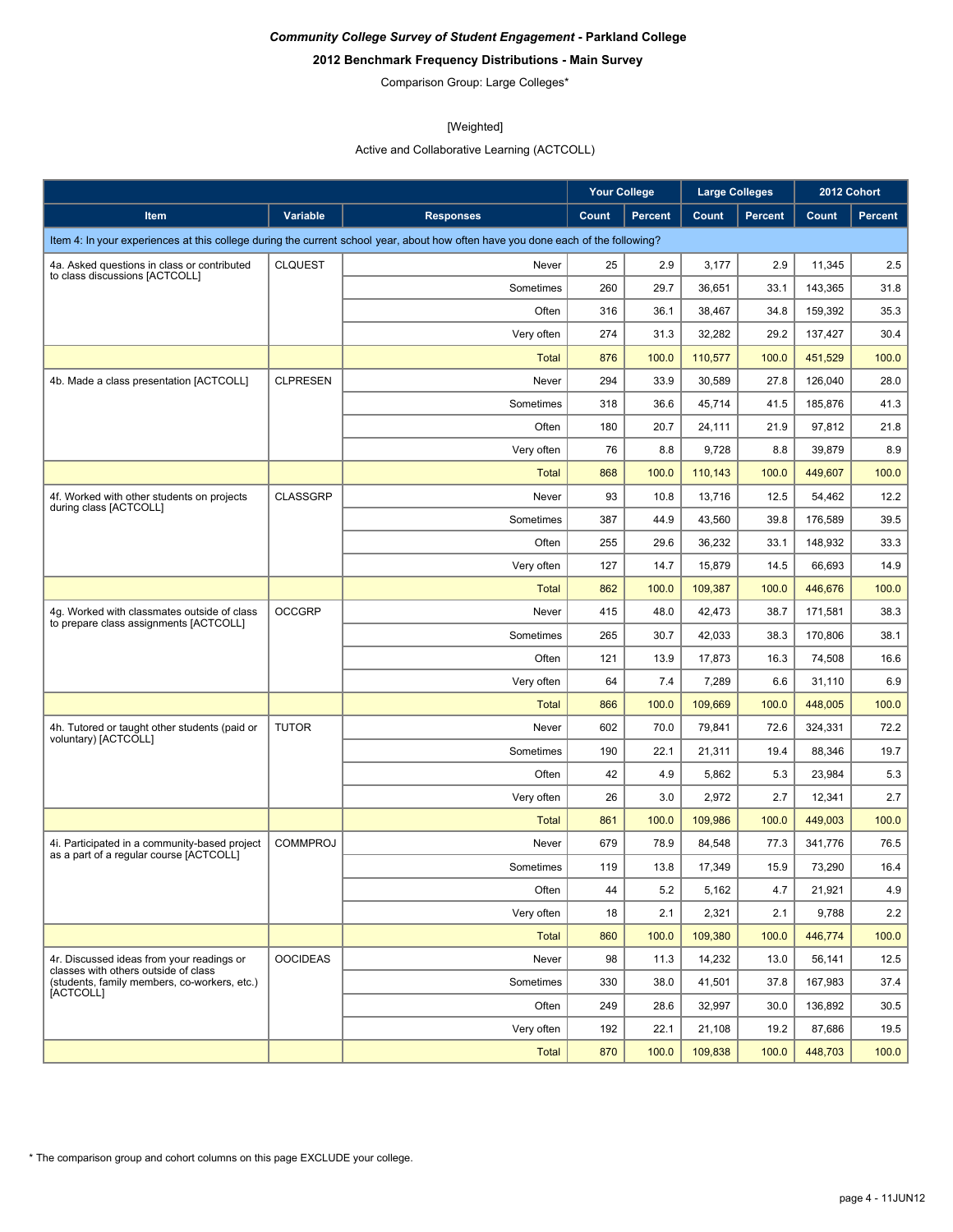Comparison Group: Large Colleges\*

[Weighted] Student Effort (STUEFF)



\* The comparison group and cohort bars on this page INCLUDE your college.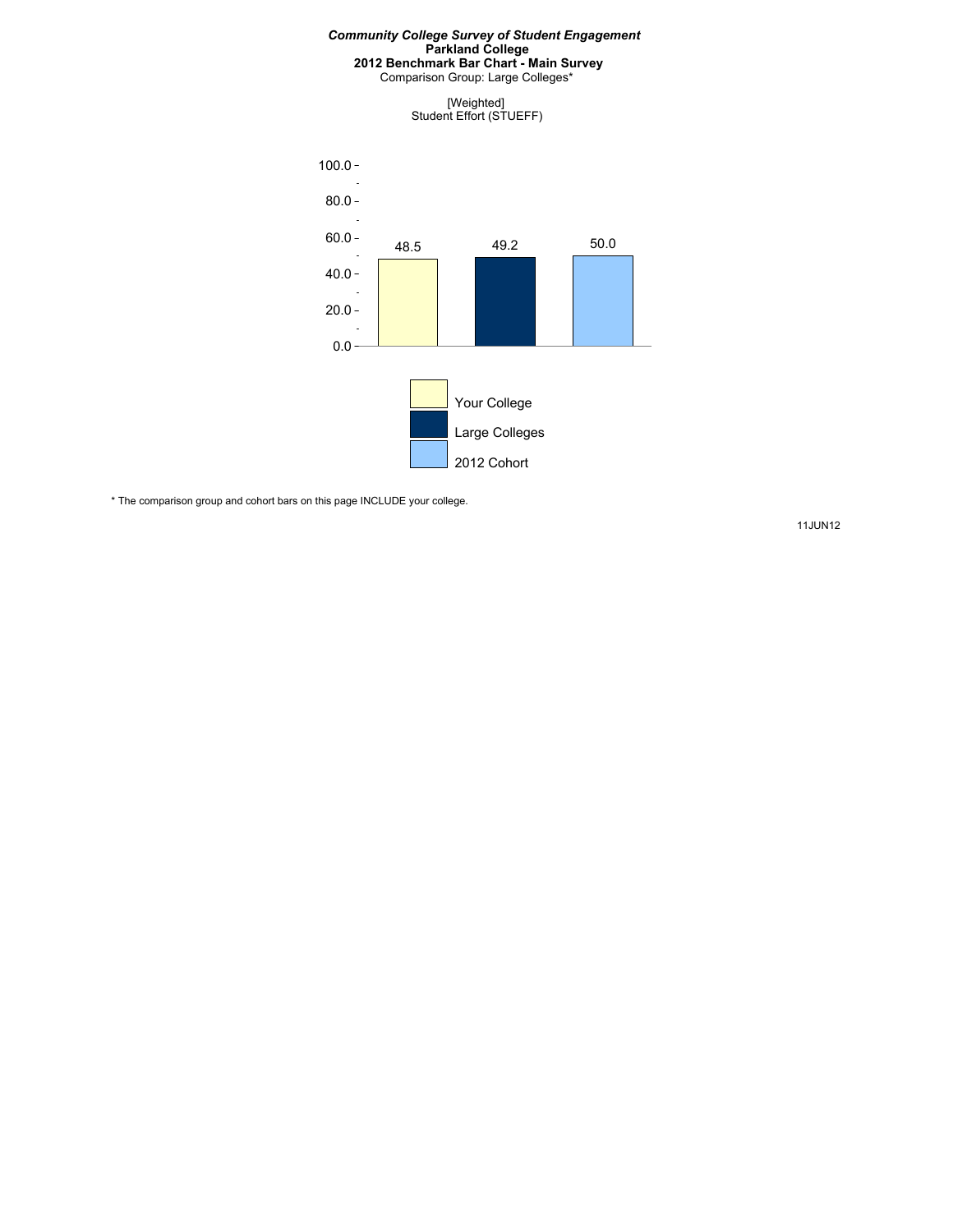# **2012 Benchmark Means Report - Main Survey**

Comparison Group: Large Colleges\*

#### [Weighted]

# Student Effort (STUEFF)

|                                                                                                                                           |                 | Your<br>College | <b>Large Colleges</b> |                         | 2012 Cohort |                         |  |  |
|-------------------------------------------------------------------------------------------------------------------------------------------|-----------------|-----------------|-----------------------|-------------------------|-------------|-------------------------|--|--|
| <b>Item</b>                                                                                                                               | <b>Variable</b> | <b>Mean</b>     | <b>Mean</b>           | <b>Effect</b><br>Size** | <b>Mean</b> | <b>Effect</b><br>Size** |  |  |
| Item 4: In your experiences at this college during the current school year, about how often have you done each of the following?          |                 |                 |                       |                         |             |                         |  |  |
| $1 =$ Never, $2 =$ Sometimes, $3 =$ Often, $4 =$ Very often                                                                               |                 |                 |                       |                         |             |                         |  |  |
| 4c. Prepared two or more drafts of a paper or assignment before turning it in<br>[STUEFF]                                                 | <b>REWROPAP</b> | 2.42            | 2.51                  |                         | 2.52        |                         |  |  |
| 4d. Worked on a paper or project that required integrating ideas or information<br>from various sources [STUEFF]                          | <b>INTEGRAT</b> | 2.75            | 2.79                  |                         | 2.79        |                         |  |  |
| 4e. Came to class without completing readings or assignments [STUEFF]                                                                     | <b>CLUNPREP</b> | 1.80            | 1.84                  |                         | 1.82        |                         |  |  |
| Item 6: During the current school year, about how much reading and writing have you done at this college?                                 |                 |                 |                       |                         |             |                         |  |  |
| $1 =$ None, $2 =$ Between 1 and 4, $3 =$ Between 5 and 10, $4 =$ Between 11 and 20, $5 =$ More than 20                                    |                 |                 |                       |                         |             |                         |  |  |
| 6b. Number of books read on your own (not assigned) for personal enjoyment or<br>academic enrichment [STUEFF]                             | <b>READOWN</b>  | 2.09            | 2.10                  |                         | 2.10        |                         |  |  |
| Item 10: About how many hours do you spend in a typical 7-day week doing each of the following?                                           |                 |                 |                       |                         |             |                         |  |  |
| $0 =$ None, 1 = 1-5 hours, 2 = 6-10 hours, 3 = 11-20 hours, 4 = 21-30 hours, 5 = More than 30 hours                                       |                 |                 |                       |                         |             |                         |  |  |
| 10a. Preparing for class (studying, reading, writing, rehearsing, doing homework,<br>or other activites related to your program) [STUEFF] | ACADPR01        | 1.99            | 2.00                  |                         | 2.02        |                         |  |  |
| Item 13.1: How often do you use the following services at this college?                                                                   |                 |                 |                       |                         |             |                         |  |  |
| 1 = Rarely/Never, 2 = Sometimes, 3 = Often (Don't know/N.A. category not included in means calculations)                                  |                 |                 |                       |                         |             |                         |  |  |
| 13.1d. Peer or other tutoring [STUEFF]                                                                                                    | <b>USETUTOR</b> | 1.48            | 1.48                  |                         | 1.49        |                         |  |  |
| 13.1e. Skill labs (writing, math, etc.) [STUEFF]                                                                                          | <b>USELAB</b>   | 1.65            | 1.71                  |                         | 1.74        |                         |  |  |
| 13.1h. Computer lab [STUEFF]                                                                                                              | <b>USECOMLB</b> | 2.06            | 2.07                  |                         | 2.09        |                         |  |  |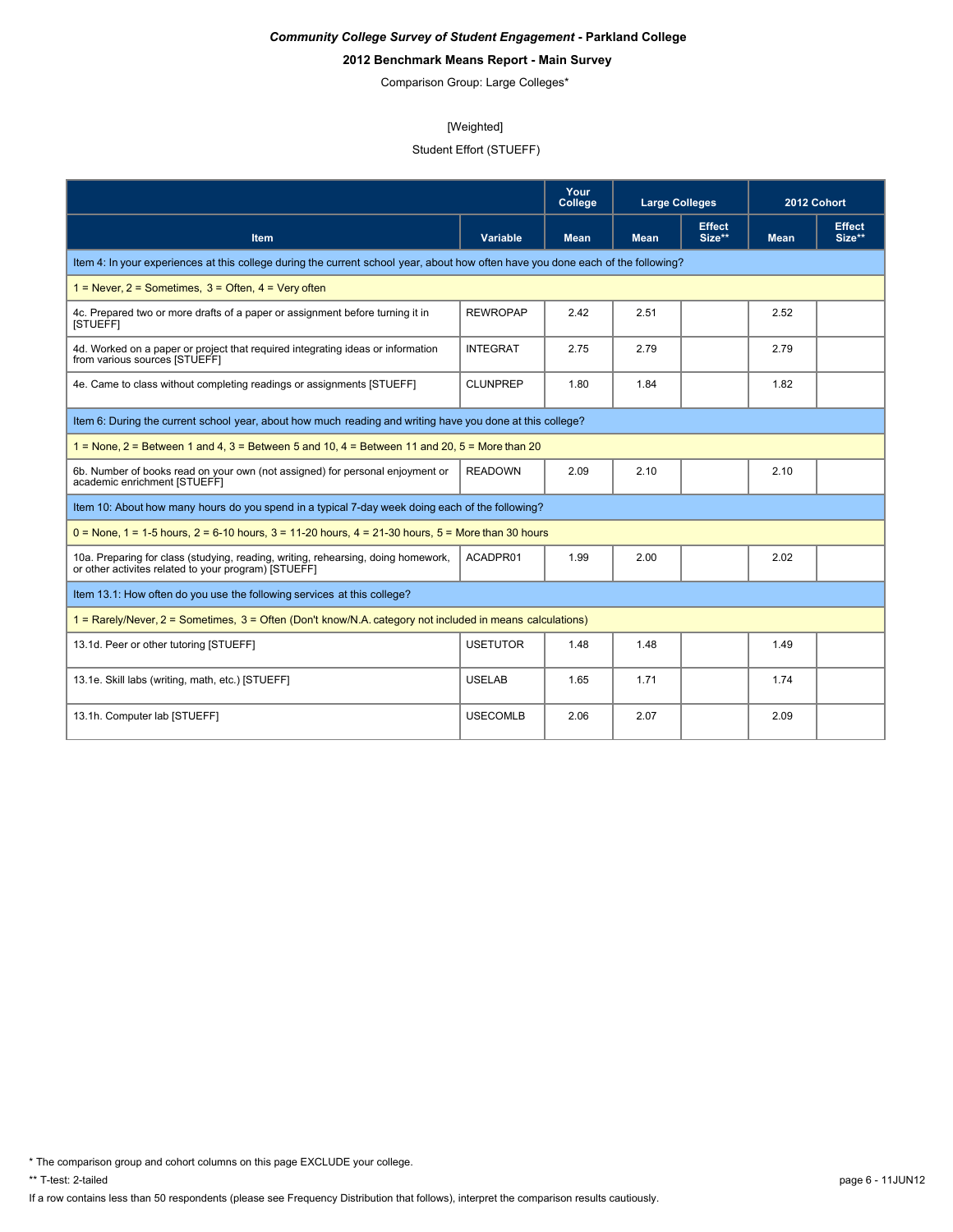# **2012 Benchmark Frequency Distributions - Main Survey**

Comparison Group: Large Colleges\*

# [Weighted]

# Student Effort (STUEFF)

|                                                                                                        |                 |                                                                                                                                  | <b>Your College</b> |                | <b>Large Colleges</b> |                |         | 2012 Cohort    |
|--------------------------------------------------------------------------------------------------------|-----------------|----------------------------------------------------------------------------------------------------------------------------------|---------------------|----------------|-----------------------|----------------|---------|----------------|
| Item                                                                                                   | Variable        | <b>Responses</b>                                                                                                                 | Count               | <b>Percent</b> | Count                 | <b>Percent</b> | Count   | <b>Percent</b> |
|                                                                                                        |                 | Item 4: In your experiences at this college during the current school year, about how often have you done each of the following? |                     |                |                       |                |         |                |
| 4c. Prepared two or more drafts of a paper                                                             | <b>REWROPAP</b> | Never                                                                                                                            | 214                 | 24.7           | 21,928                | 20.0           | 87,852  | 19.6           |
| or assignment before turning it in [STUEFF]                                                            |                 | Sometimes                                                                                                                        | 233                 | 26.9           | 32,428                | 29.6           | 132,000 | 29.5           |
|                                                                                                        |                 | Often                                                                                                                            | 264                 | 30.5           | 32,927                | 30.0           | 135,419 | 30.2           |
|                                                                                                        |                 | Very often                                                                                                                       | 155                 | 17.9           | 22,361                | 20.4           | 92,611  | 20.7           |
|                                                                                                        |                 | <b>Total</b>                                                                                                                     | 866                 | 100.0          | 109,645               | 100.0          | 447,883 | 100.0          |
| 4d. Worked on a paper or project that<br>required integrating ideas or information                     | <b>INTEGRAT</b> | Never                                                                                                                            | 104                 | 12.2           | 10.824                | 9.9            | 43,861  | 9.8            |
| from various sources [STUEFF]                                                                          |                 | Sometimes                                                                                                                        | 210                 | 24.6           | 29,449                | 26.8           | 121,922 | 27.2           |
|                                                                                                        |                 | Often                                                                                                                            | 333                 | 39.0           | 41,404                | 37.7           | 168,189 | 37.5           |
|                                                                                                        |                 | Very often                                                                                                                       | 208                 | 24.3           | 28,063                | 25.6           | 114,264 | 25.5           |
|                                                                                                        |                 | <b>Total</b>                                                                                                                     | 856                 | 100.0          | 109,740               | 100.0          | 448,236 | 100.0          |
| 4e. Came to class without completing<br>readings or assignments [STUEFF]                               | <b>CLUNPREP</b> | Never                                                                                                                            | 304                 | 35.2           | 35,744                | 32.6           | 152,625 | 34.1           |
|                                                                                                        |                 | Sometimes                                                                                                                        | 449                 | 52.0           | 59,193                | 54.0           | 238,651 | 53.4           |
|                                                                                                        |                 | Often                                                                                                                            | 90                  | 10.4           | 10,492                | 9.6            | 40,514  | 9.1            |
|                                                                                                        |                 | Very often                                                                                                                       | 21                  | 2.4            | 4,086                 | 3.7            | 15,514  | 3.5            |
|                                                                                                        |                 | <b>Total</b>                                                                                                                     | 864                 | 100.0          | 109,516               | 100.0          | 447,305 | 100.0          |
|                                                                                                        |                 | Item 6: During the current school year, about how much reading and writing have you done at this college?                        |                     |                |                       |                |         |                |
| 6b. Number of books read on your own (not                                                              | <b>READOWN</b>  | None                                                                                                                             | 256                 | 29.9           | 30,649                | 28.1           | 129,206 | 29.0           |
| assigned) for personal enjoyment or<br>academic enrichment [STUEFF]                                    |                 | 1 to $4$                                                                                                                         | 392                 | 45.8           | 52,368                | 48.0           | 210,109 | 47.1           |
|                                                                                                        |                 | 5 to 10                                                                                                                          | 121                 | 14.1           | 15,391                | 14.1           | 61,941  | 13.9           |
|                                                                                                        |                 | 11 to 20                                                                                                                         | 48                  | 5.6            | 5,639                 | 5.2            | 23,163  | 5.2            |
|                                                                                                        |                 | More than 20                                                                                                                     | 39                  | 4.5            | 5,105                 | 4.7            | 21,345  | 4.8            |
|                                                                                                        |                 | <b>Total</b>                                                                                                                     | 856                 | 100.0          | 109,152               | 100.0          | 445,765 | 100.0          |
| Item 10: About how many hours do you spend in a typical 7-day week doing each of the following?        |                 |                                                                                                                                  |                     |                |                       |                |         |                |
| 10a. Preparing for class (studying, reading,                                                           | ACADPR01        | None                                                                                                                             | 8                   | 1.0            | 1,680                 | 1.5            | 6,929   | 1.6            |
| writing, rehearsing, doing homework, or<br>other activites related to your program)<br><b>ISTUEFFI</b> |                 | 1-5 hours                                                                                                                        | 337                 | 39.6           | 43,032                | 39.5           | 174,111 | 39.2           |
|                                                                                                        |                 | 6-10 hours                                                                                                                       | 281                 | 33.0           | 32.768                | 30.1           | 133,394 | 30.0           |
|                                                                                                        |                 | 11-20 hours                                                                                                                      | 130                 | 15.2           | 19,981                | 18.4           | 82,316  | 18.5           |
|                                                                                                        |                 | 21-30 hours                                                                                                                      | 67                  | 7.9            | 7,383                 | 6.8            | 30,922  | 7.0            |
|                                                                                                        |                 | More than 30 hours                                                                                                               | 28                  | 3.2            | 4,038                 | 3.7            | 17,020  | 3.8            |
|                                                                                                        |                 | <b>Total</b>                                                                                                                     | 850                 | 100.0          | 108,882               | 100.0          | 444,693 | 100.0          |
| Item 13.1: How often do you use the following services at this college?                                |                 |                                                                                                                                  |                     |                |                       |                |         |                |
| 13.1d. Peer or other tutoring [STUEFF]                                                                 | <b>USETUTOR</b> | Don't know/N.A.                                                                                                                  | 236                 | 29.1           | 26,328                | 25.1           | 108,055 | 25.2           |
|                                                                                                        |                 | Rarely/Never                                                                                                                     | 342                 | 42.2           | 49,088                | 46.8           | 198,740 | 46.4           |
|                                                                                                        |                 | Sometimes                                                                                                                        | 191                 | 23.6           | 20,827                | 19.9           | 85,493  | 19.9           |
|                                                                                                        |                 | Often                                                                                                                            | 41                  | 5.1            | 8,590                 | 8.2            | 36,271  | 8.5            |
|                                                                                                        |                 | <b>Total</b>                                                                                                                     | 810                 | 100.0          | 104,833               | 100.0          | 428,560 | 100.0          |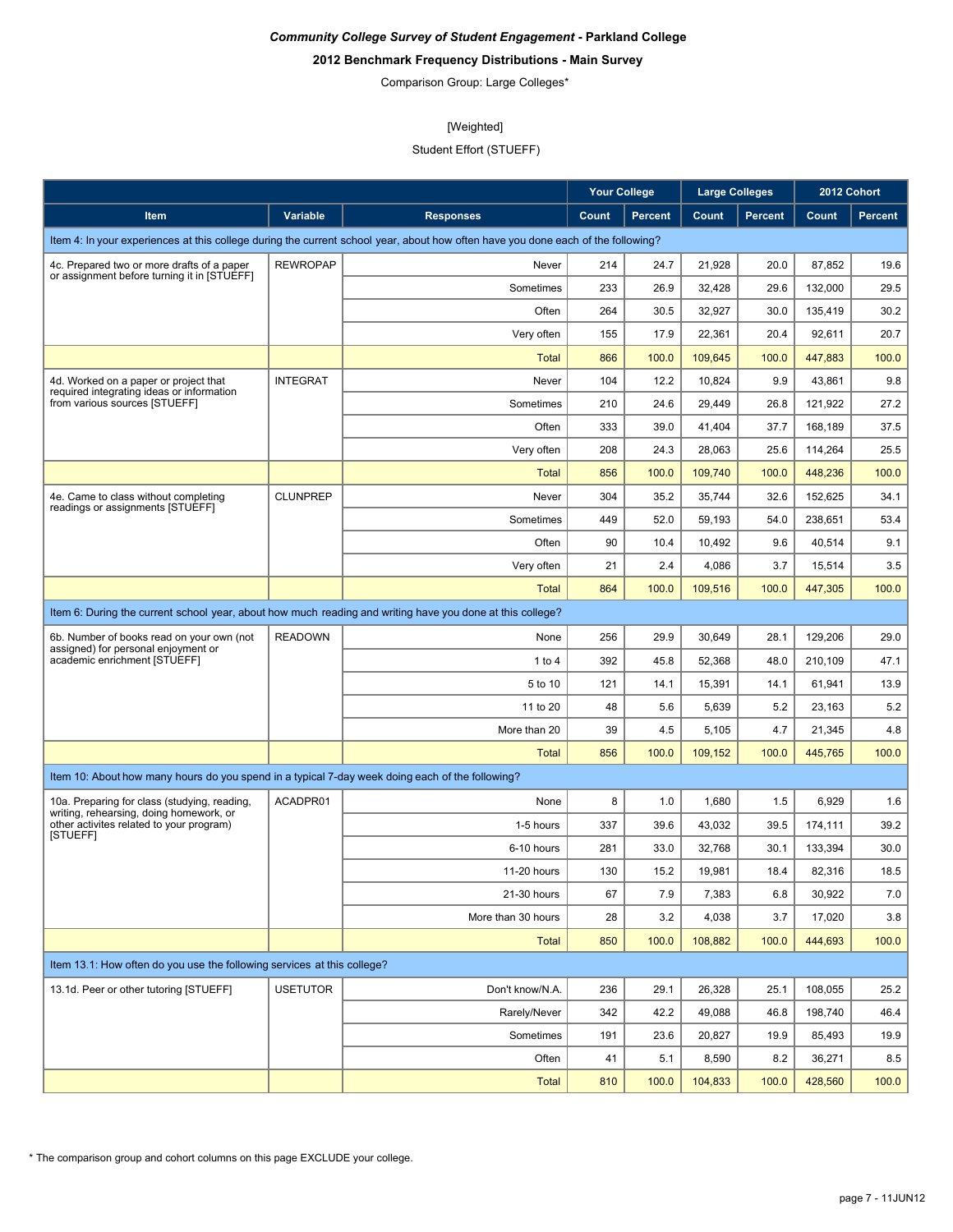# **2012 Benchmark Frequency Distributions - Main Survey**

Comparison Group: Large Colleges\*

# [Weighted]

# Student Effort (STUEFF)

|                                                                         |                 |                  | <b>Your College</b> |                |         | <b>Large Colleges</b> |         | 2012 Cohort    |
|-------------------------------------------------------------------------|-----------------|------------------|---------------------|----------------|---------|-----------------------|---------|----------------|
| <b>Item</b>                                                             | Variable        | <b>Responses</b> | Count               | <b>Percent</b> | Count   | <b>Percent</b>        | Count   | <b>Percent</b> |
| Item 13.1: How often do you use the following services at this college? |                 |                  |                     |                |         |                       |         |                |
| 13.1e. Skill labs (writing, math, etc.)                                 | <b>USELAB</b>   | Don't know/N.A.  | 179                 | 22.3           | 22,912  | 21.9                  | 92,653  | 21.7           |
| [STUEFF]                                                                |                 | Rarely/Never     | 313                 | 38.9           | 40,290  | 38.5                  | 157,798 | 36.9           |
|                                                                         |                 | Sometimes        | 217                 | 27.0           | 25,147  | 24.0                  | 105,820 | 24.8           |
|                                                                         |                 | Often            | 95                  | 11.9           | 16,214  | 15.5                  | 71,235  | 16.7           |
|                                                                         |                 | <b>Total</b>     | 805                 | 100.0          | 104,563 | 100.0                 | 427,505 | 100.0          |
| 13.1h. Computer lab [STUEFF]                                            | <b>USECOMLB</b> | Don't know/N.A.  | 105                 | 12.9           | 13,665  | 13.0                  | 53,563  | 12.5           |
|                                                                         |                 | Rarely/Never     | 209                 | 25.7           | 26,695  | 25.5                  | 106,101 | 24.8           |
|                                                                         |                 | Sometimes        | 246                 | 30.2           | 31,770  | 30.3                  | 130,802 | 30.5           |
|                                                                         |                 | Often            | 254                 | 31.2           | 32,661  | 31.2                  | 138,052 | 32.2           |
|                                                                         |                 | <b>Total</b>     | 814                 | 100.0          | 104,791 | 100.0                 | 428,518 | 100.0          |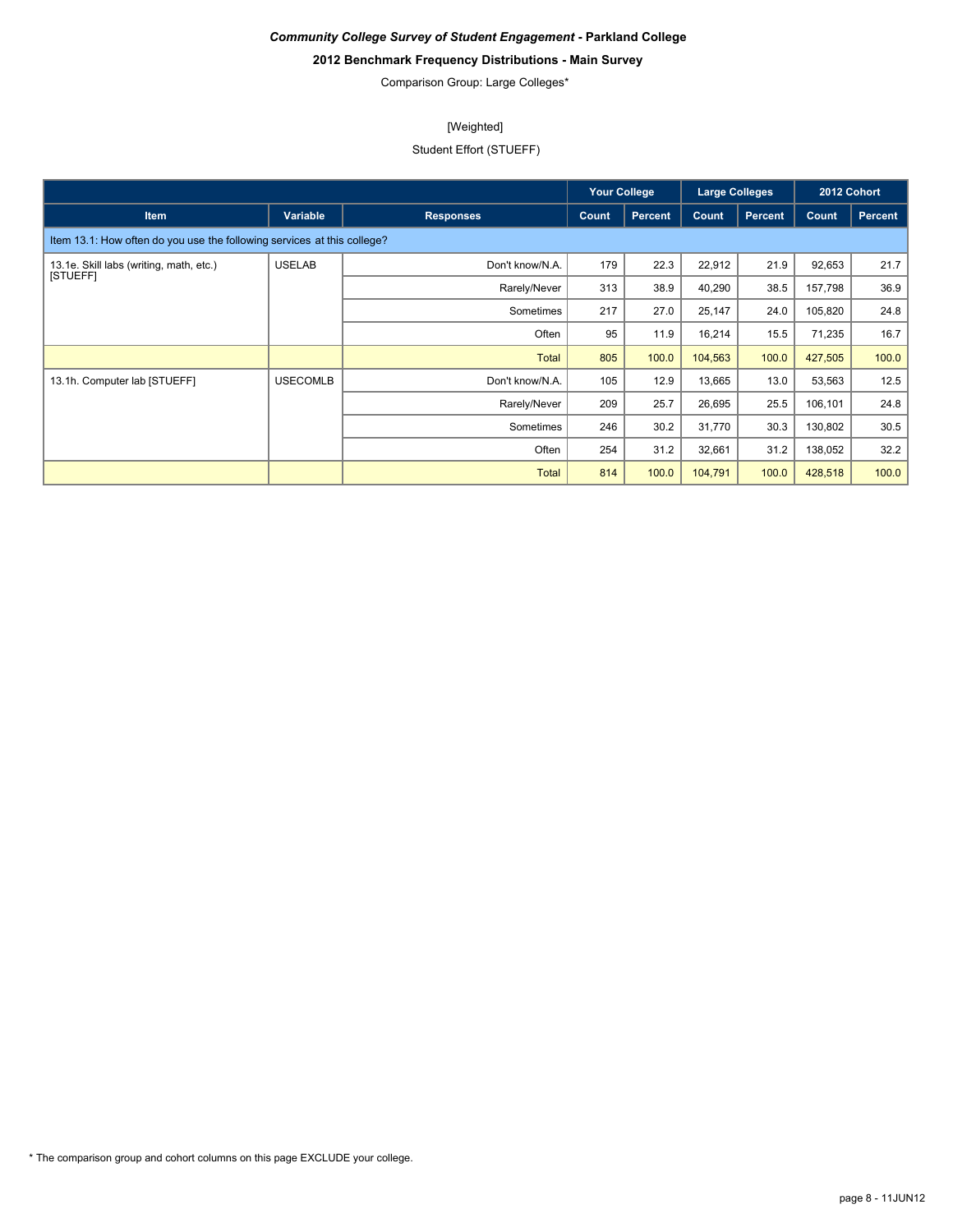Comparison Group: Large Colleges\*

[Weighted] Academic Challenge (ACCHALL)



\* The comparison group and cohort bars on this page INCLUDE your college.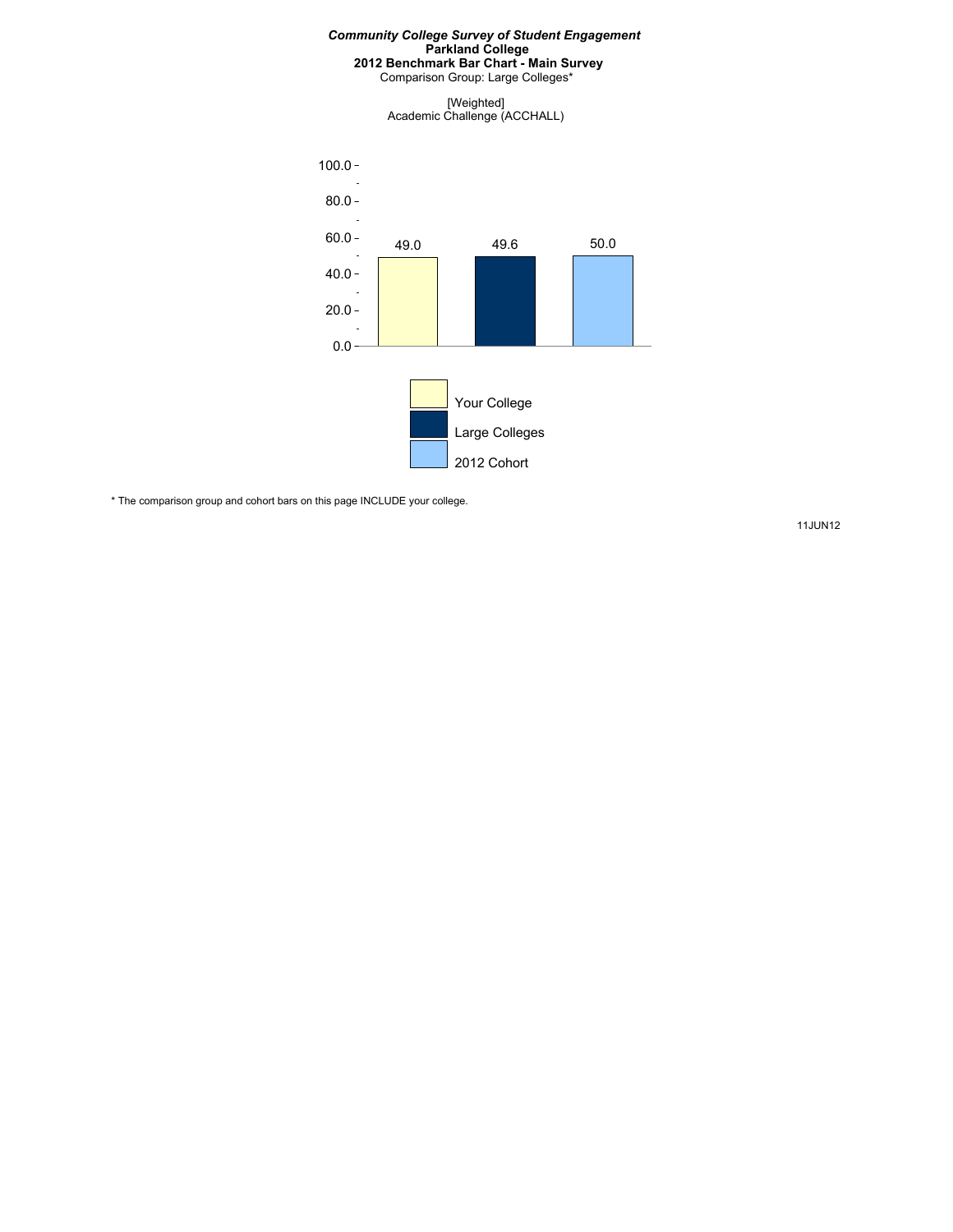# **2012 Benchmark Means Report - Main Survey**

Comparison Group: Large Colleges\*

#### [Weighted]

# Academic Challenge (ACCHALL)

|                                                                                                                                                                                         |                 | Your<br>College | <b>Large Colleges</b> |                         | 2012 Cohort |                         |
|-----------------------------------------------------------------------------------------------------------------------------------------------------------------------------------------|-----------------|-----------------|-----------------------|-------------------------|-------------|-------------------------|
| Item                                                                                                                                                                                    | <b>Variable</b> | <b>Mean</b>     | <b>Mean</b>           | <b>Effect</b><br>Size** | <b>Mean</b> | <b>Effect</b><br>Size** |
| Item 4: In your experiences at this college during the current school year, about how often have you done each of the following?                                                        |                 |                 |                       |                         |             |                         |
| $1 =$ Never, $2 =$ Sometimes, $3 =$ Often, $4 =$ Very often                                                                                                                             |                 |                 |                       |                         |             |                         |
| 4p. Worked harder than you thought you could to meet an instructor's standards<br>or expectations [ACCHALL]                                                                             | <b>WORKHARD</b> | 2.67            | 2.59                  |                         | 2.61        |                         |
| Item 5: During the current school year, how much has your coursework at this college emphasized the following mental activities?                                                        |                 |                 |                       |                         |             |                         |
| 1 = Very little, $2 =$ Some, $3 =$ Quite a bit, $4 =$ Very much                                                                                                                         |                 |                 |                       |                         |             |                         |
| 5b. Analyzing the basic elements of an idea, experience, or theory [ACCHALL]                                                                                                            | ANALYZE         | 2.84            | 2.91                  |                         | 2.90        |                         |
| 5c. Synthesizing and organizing ideas, information, or experiences in new ways<br>[ACCHALL]                                                                                             | <b>SYNTHESZ</b> | 2.75            | 2.77                  |                         | 2.78        |                         |
| 5d. Making judgments about the value or soundness of information, arguments,<br>or methods [ACCHALL]                                                                                    | <b>EVALUATE</b> | 2.55            | 2.61                  |                         | 2.61        |                         |
| 5e. Applying theories or concepts to practical problems or in new situations<br>[ACCHALL]                                                                                               | <b>APPLYING</b> | 2.70            | 2.71                  |                         | 2.71        |                         |
| 5f. Using information you have read or heard to perform a new skill [ACCHALL]                                                                                                           | <b>PERFORM</b>  | 2.81            | 2.81                  |                         | 2.83        |                         |
| Item 6: During the current school year, about how much reading and writing have you done at this college?                                                                               |                 |                 |                       |                         |             |                         |
| $1 =$ None, $2 =$ Between 1 and 4, $3 =$ Between 5 and 10, $4 =$ Between 11 and 20, $5 =$ More than 20                                                                                  |                 |                 |                       |                         |             |                         |
| 6a. Number of assigned textbooks, manuals, books, or book-length packs of<br>course readings [ACCHALL]                                                                                  | <b>READASGN</b> | 2.84            | 2.89                  |                         | 2.91        |                         |
| 6c. Number of written papers or reports of any length [ACCHALL]                                                                                                                         | <b>WRITEANY</b> | 2.95            | 2.89                  |                         | 2.90        |                         |
| Item 7                                                                                                                                                                                  |                 |                 |                       |                         |             |                         |
| 1 = Extremely easy $\ldots$ 7 = Extremely challenging                                                                                                                                   |                 |                 |                       |                         |             |                         |
| 7. Mark the response that best represents the extent to which your examinations<br>during the current school year have challenged you to do your best work at this<br>college [ACCHALL] | <b>EXAMS</b>    | 4.87            | 4.96                  |                         | 4.99        |                         |
| Item 9: How much does this college emphasize each of the following?                                                                                                                     |                 |                 |                       |                         |             |                         |
| 1 = Very little, $2 =$ Some, $3 =$ Quite a bit, $4 =$ Very much                                                                                                                         |                 |                 |                       |                         |             |                         |
| 9a. Encouraging you to spend significant amounts of time studying [ACCHALL]                                                                                                             | <b>ENVSCHOL</b> | 3.05            | 3.00                  |                         | 3.02        |                         |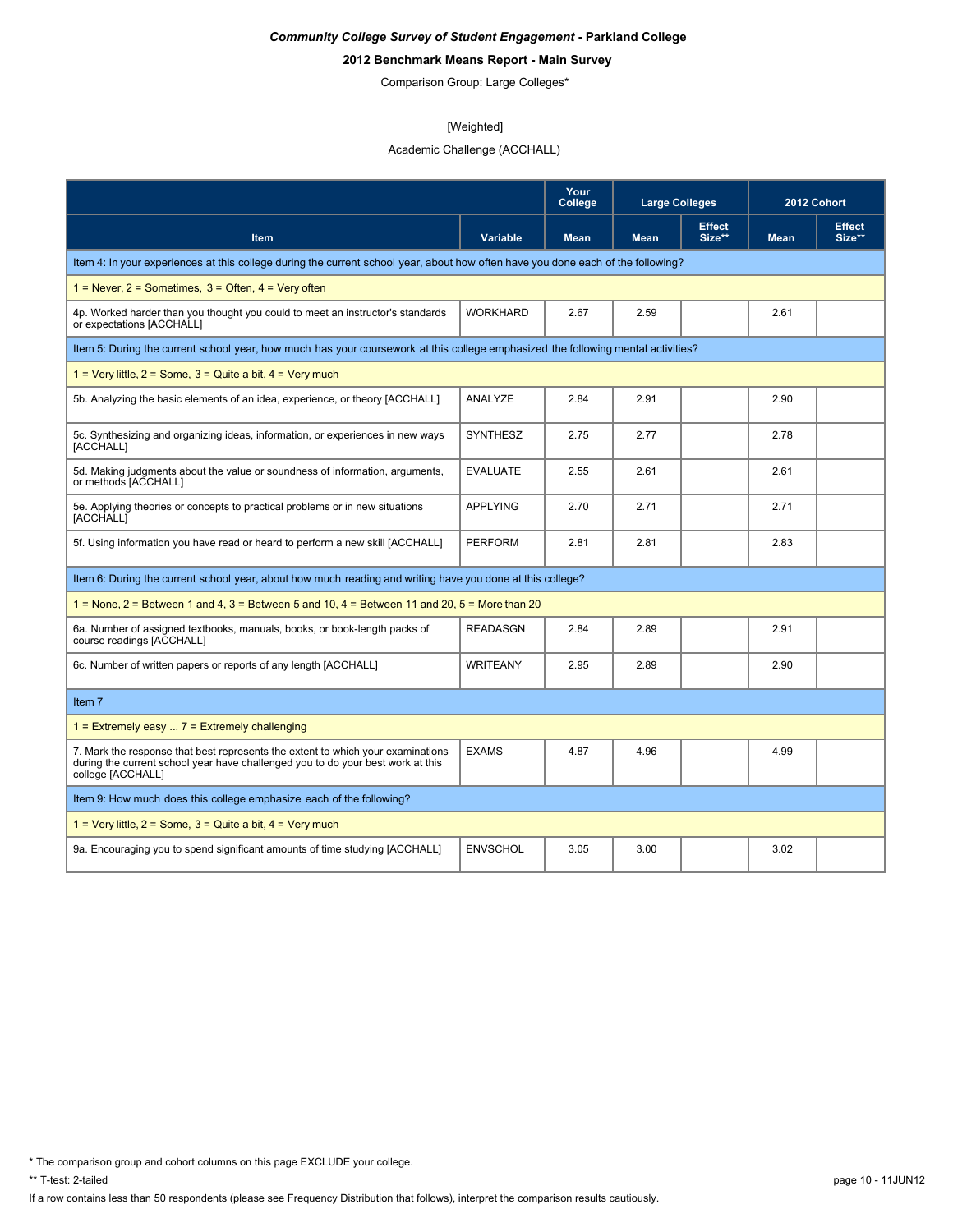# **2012 Benchmark Frequency Distributions - Main Survey**

Comparison Group: Large Colleges\*

# [Weighted]

# Academic Challenge (ACCHALL)

|                                                                                           |                 |                                                                                                                                  | <b>Your College</b> |                | <b>Large Colleges</b> |                |         | 2012 Cohort    |
|-------------------------------------------------------------------------------------------|-----------------|----------------------------------------------------------------------------------------------------------------------------------|---------------------|----------------|-----------------------|----------------|---------|----------------|
| <b>Item</b>                                                                               | Variable        | <b>Responses</b>                                                                                                                 | Count               | <b>Percent</b> | Count                 | <b>Percent</b> | Count   | <b>Percent</b> |
|                                                                                           |                 | Item 4: In your experiences at this college during the current school year, about how often have you done each of the following? |                     |                |                       |                |         |                |
| 4p. Worked harder than you thought you                                                    | <b>WORKHARD</b> | Never                                                                                                                            | 74                  | 8.5            | 10,901                | 10.0           | 43,067  | 9.6            |
| could to meet an instructor's standards or<br>expectations [ACCHALL]                      |                 | Sometimes                                                                                                                        | 339                 | 39.2           | 41,049                | 37.5           | 166,388 | 37.2           |
|                                                                                           |                 | Often                                                                                                                            | 250                 | 28.9           | 39,121                | 35.7           | 161,192 | 36.0           |
|                                                                                           |                 | Very often                                                                                                                       | 202                 | 23.3           | 18,440                | 16.8           | 76,905  | 17.2           |
|                                                                                           |                 | <b>Total</b>                                                                                                                     | 865                 | 100.0          | 109.512               | 100.0          | 447,552 | 100.0          |
|                                                                                           |                 | Item 5: During the current school year, how much has your coursework at this college emphasized the following mental activities? |                     |                |                       |                |         |                |
| 5b. Analyzing the basic elements of an idea,                                              | ANALYZE         | Very little                                                                                                                      | 36                  | 4.1            | 4,743                 | 4.3            | 19,920  | 4.4            |
| experience, or theory [ACCHALL]                                                           |                 | Some                                                                                                                             | 252                 | 29.0           | 28,495                | 26.0           | 118,616 | 26.5           |
|                                                                                           |                 | Quite a bit                                                                                                                      | 398                 | 45.9           | 47,858                | 43.6           | 194,612 | 43.4           |
|                                                                                           |                 | Very much                                                                                                                        | 182                 | 21.0           | 28,640                | 26.1           | 115,126 | 25.7           |
|                                                                                           |                 | <b>Total</b>                                                                                                                     | 867                 | 100.0          | 109,736               | 100.0          | 448,275 | 100.0          |
| 5c. Synthesizing and organizing ideas,                                                    | <b>SYNTHESZ</b> | Very little                                                                                                                      | 47                  | 5.4            | 7,345                 | 6.7            | 29,957  | 6.7            |
| information, or experiences in new ways<br>[ACCHALL]                                      |                 | Some                                                                                                                             | 284                 | 33.0           | 34,571                | 31.6           | 140,832 | 31.6           |
|                                                                                           |                 | Quite a bit                                                                                                                      | 372                 | 43.2           | 42,648                | 39.0           | 174,978 | 39.2           |
|                                                                                           |                 | Very much                                                                                                                        | 158                 | 18.4           | 24,674                | 22.6           | 100,483 | 22.5           |
|                                                                                           |                 | <b>Total</b>                                                                                                                     | 861                 | 100.0          | 109.238               | 100.0          | 446,249 | 100.0          |
| 5d. Making judgments about the value or                                                   | <b>EVALUATE</b> | Very little                                                                                                                      | 95                  | 11.1           | 12,923                | 11.8           | 52,488  | 11.7           |
| soundness of information, arguments, or<br>methods [ACCHALL]                              |                 | Some                                                                                                                             | 326                 | 38.2           | 37,621                | 34.4           | 155,097 | 34.7           |
|                                                                                           |                 | Quite a bit                                                                                                                      | 302                 | 35.5           | 38,257                | 35.0           | 154.981 | 34.7           |
|                                                                                           |                 | Very much                                                                                                                        | 130                 | 15.3           | 20,547                | 18.8           | 84,150  | 18.8           |
|                                                                                           |                 | <b>Total</b>                                                                                                                     | 853                 | 100.0          | 109,348               | 100.0          | 446,716 | 100.0          |
| 5e. Applying theories or concepts to practical<br>problems or in new situations [ACCHALL] | <b>APPLYING</b> | Very little                                                                                                                      | 69                  | 8.0            | 10,174                | 9.3            | 41,219  | 9.2            |
|                                                                                           |                 | Some                                                                                                                             | 291                 | 33.7           | 35.587                | 32.5           | 145,942 | 32.6           |
|                                                                                           |                 | Quite a bit                                                                                                                      | 335                 | 38.9           | 39,770                | 36.3           | 162,596 | 36.3           |
|                                                                                           |                 | Very much                                                                                                                        | 167                 | 19.4           | 24,035                | 21.9           | 97,837  | 21.9           |
|                                                                                           |                 | <b>Total</b>                                                                                                                     | 863                 | 100.0          | 109,566               | 100.0          | 447,595 | 100.0          |
| 5f. Using information you have read or heard<br>to perform a new skill [ACCHALL]          | <b>PERFORM</b>  | Very little                                                                                                                      | 52                  | 6.0            | 9,198                 | 8.4            | 35,854  | 8.0            |
|                                                                                           |                 | Some                                                                                                                             | 276                 | 31.9           | 31,686                | 28.8           | 128,102 | 28.5           |
|                                                                                           |                 | Quite a bit                                                                                                                      | 323                 | 37.3           | 39,816                | 36.2           | 163,699 | 36.4           |
|                                                                                           |                 | Very much                                                                                                                        | 213                 | 24.7           | 29,312                | 26.6           | 121,583 | 27.1           |
|                                                                                           |                 | <b>Total</b>                                                                                                                     | 864                 | 100.0          | 110,012               | 100.0          | 449,238 | 100.0          |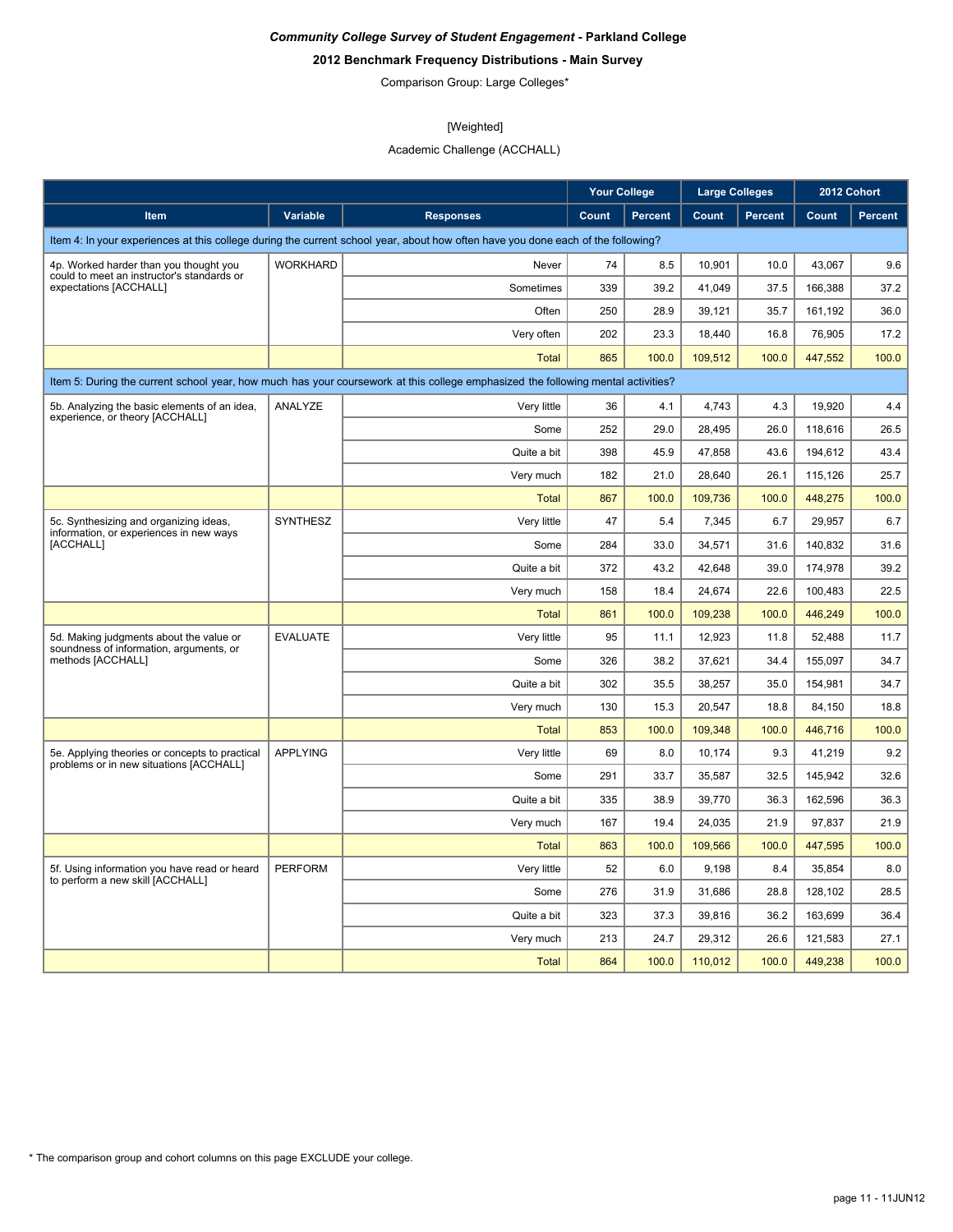# **2012 Benchmark Frequency Distributions - Main Survey**

Comparison Group: Large Colleges\*

# [Weighted]

Academic Challenge (ACCHALL)

|                                                                                           |                 |                                                                                                           | <b>Your College</b> |                | <b>Large Colleges</b> |                |         | 2012 Cohort    |
|-------------------------------------------------------------------------------------------|-----------------|-----------------------------------------------------------------------------------------------------------|---------------------|----------------|-----------------------|----------------|---------|----------------|
| Item                                                                                      | <b>Variable</b> | <b>Responses</b>                                                                                          | Count               | <b>Percent</b> | Count                 | <b>Percent</b> | Count   | <b>Percent</b> |
|                                                                                           |                 | Item 6: During the current school year, about how much reading and writing have you done at this college? |                     |                |                       |                |         |                |
| 6a. Number of assigned textbooks, manuals,                                                | <b>READASGN</b> | None                                                                                                      | 50                  | 5.8            | 3,239                 | 3.0            | 12,243  | 2.7            |
| books, or book-length packs of course<br>readings [ACCHALL]                               |                 | 1 to 4                                                                                                    | 365                 | 42.5           | 44,955                | 41.2           | 180,790 | 40.6           |
|                                                                                           |                 | 5 to 10                                                                                                   | 230                 | 26.7           | 33,462                | 30.7           | 137,204 | 30.8           |
|                                                                                           |                 | 11 to 20                                                                                                  | 105                 | 12.2           | 15.762                | 14.4           | 65.119  | 14.6           |
|                                                                                           |                 | More than 20                                                                                              | 109                 | 12.7           | 11,737                | 10.8           | 50,427  | 11.3           |
|                                                                                           |                 | <b>Total</b>                                                                                              | 859                 | 100.0          | 109,156               | 100.0          | 445,783 | 100.0          |
| 6c. Number of written papers or reports of                                                | <b>WRITEANY</b> | None                                                                                                      | 79                  | 9.2            | 9,969                 | 9.1            | 40.144  | 9.0            |
| any length [ACCHALL]                                                                      |                 | 1 to 4                                                                                                    | 248                 | 28.9           | 33,481                | 30.7           | 137,127 | 30.8           |
|                                                                                           |                 | 5 to 10                                                                                                   | 253                 | 29.5           | 34,753                | 31.9           | 140,786 | 31.6           |
|                                                                                           |                 | 11 to 20                                                                                                  | 190                 | 22.2           | 19,858                | 18.2           | 81,801  | 18.4           |
|                                                                                           |                 | More than 20                                                                                              | 87                  | 10.2           | 10,983                | 10.1           | 45,594  | 10.2           |
|                                                                                           |                 | <b>Total</b>                                                                                              | 856                 | 100.0          | 109.043               | 100.0          | 445.452 | 100.0          |
| Item <sub>7</sub>                                                                         |                 |                                                                                                           |                     |                |                       |                |         |                |
| 7. Mark the response that best represents<br>the extent to which your examinations during | <b>EXAMS</b>    | (1) Extremely easy                                                                                        | $\mathbf{1}$        | 0.2            | 1,123                 | 1.1            | 4,104   | 1.0            |
| the current school year have challenged you<br>to do your best work at this college       |                 | (2)                                                                                                       | 20                  | 2.4            | 2,127                 | 2.0            | 8,337   | 1.9            |
| [ACCHALL]                                                                                 |                 | (3)                                                                                                       | 51                  | 6.2            | 6,526                 | 6.2            | 25,046  | 5.9            |
|                                                                                           |                 | (4)                                                                                                       | 238                 | 29.2           | 25,038                | 23.9           | 100,920 | 23.6           |
|                                                                                           |                 | (5)                                                                                                       | 283                 | 34.8           | 35,845                | 34.2           | 146,540 | 34.2           |
|                                                                                           |                 | (6)                                                                                                       | 144                 | 17.7           | 23,721                | 22.7           | 98,212  | 23.0           |
|                                                                                           |                 | (7) Extremely challenging                                                                                 | 76                  | 9.4            | 10,280                | 9.8            | 44,737  | 10.5           |
|                                                                                           |                 | <b>Total</b>                                                                                              | 813                 | 100.0          | 104,661               | 100.0          | 427,897 | 100.0          |
| Item 9: How much does this college emphasize each of the following?                       |                 |                                                                                                           |                     |                |                       |                |         |                |
| 9a. Encouraging you to spend significant<br>amounts of time studying [ACCHALL]            | <b>ENVSCHOL</b> | Very little                                                                                               | 30                  | 3.6            | 4,782                 | 4.4            | 18.124  | 4.1            |
|                                                                                           |                 | Some                                                                                                      | 180                 | 21.3           | 24,257                | 22.2           | 95,777  | 21.5           |
|                                                                                           |                 | Quite a bit                                                                                               | 354                 | 42.0           | 46,559                | 42.7           | 189,027 | 42.4           |
|                                                                                           |                 | Very much                                                                                                 | 279                 | 33.1           | 33,484                | 30.7           | 142,556 | 32.0           |
|                                                                                           |                 | <b>Total</b>                                                                                              | 843                 | 100.0          | 109,083               | 100.0          | 445,483 | 100.0          |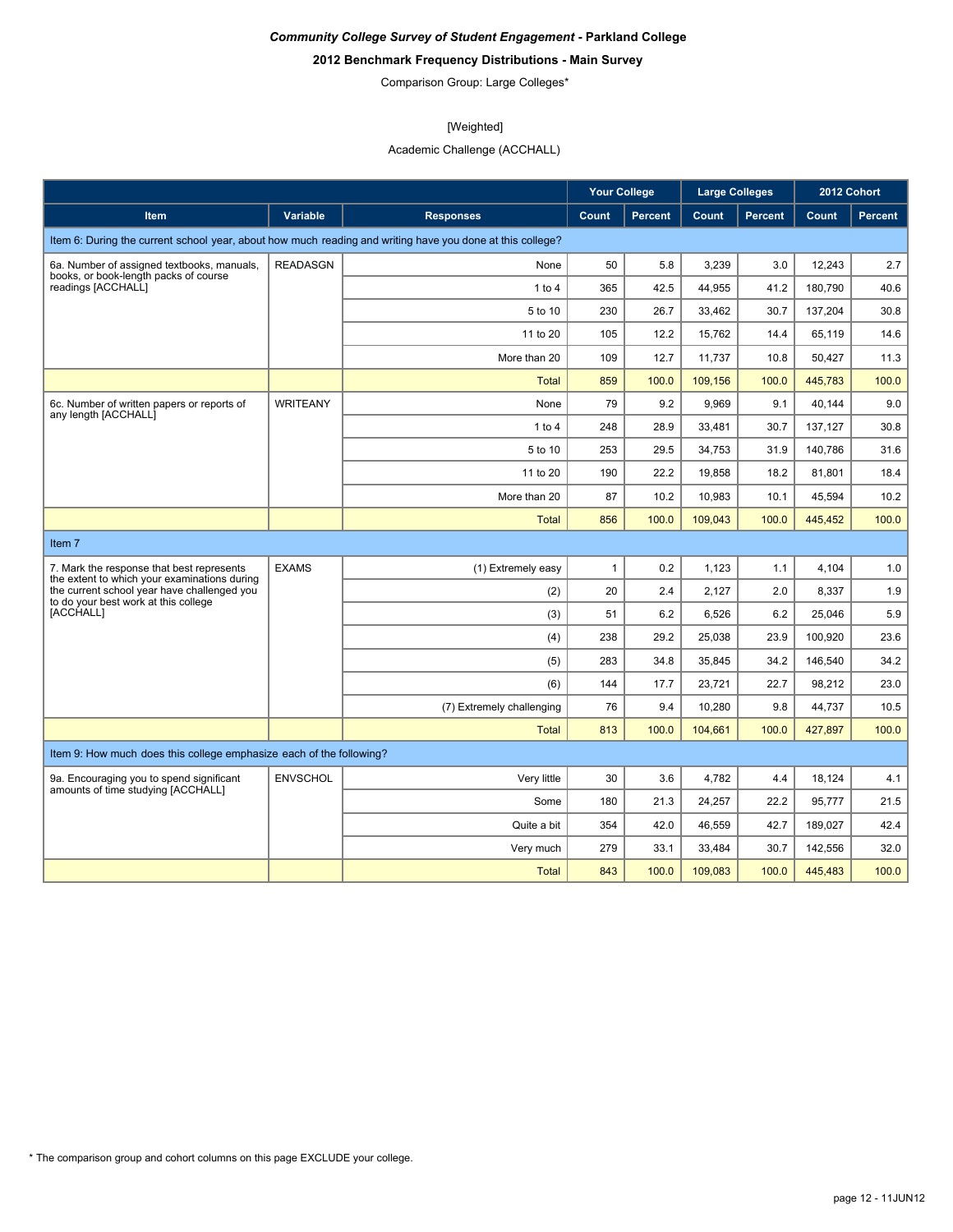Comparison Group: Large Colleges\*

[Weighted] Student-Faculty Interaction (STUFAC)



\* The comparison group and cohort bars on this page INCLUDE your college.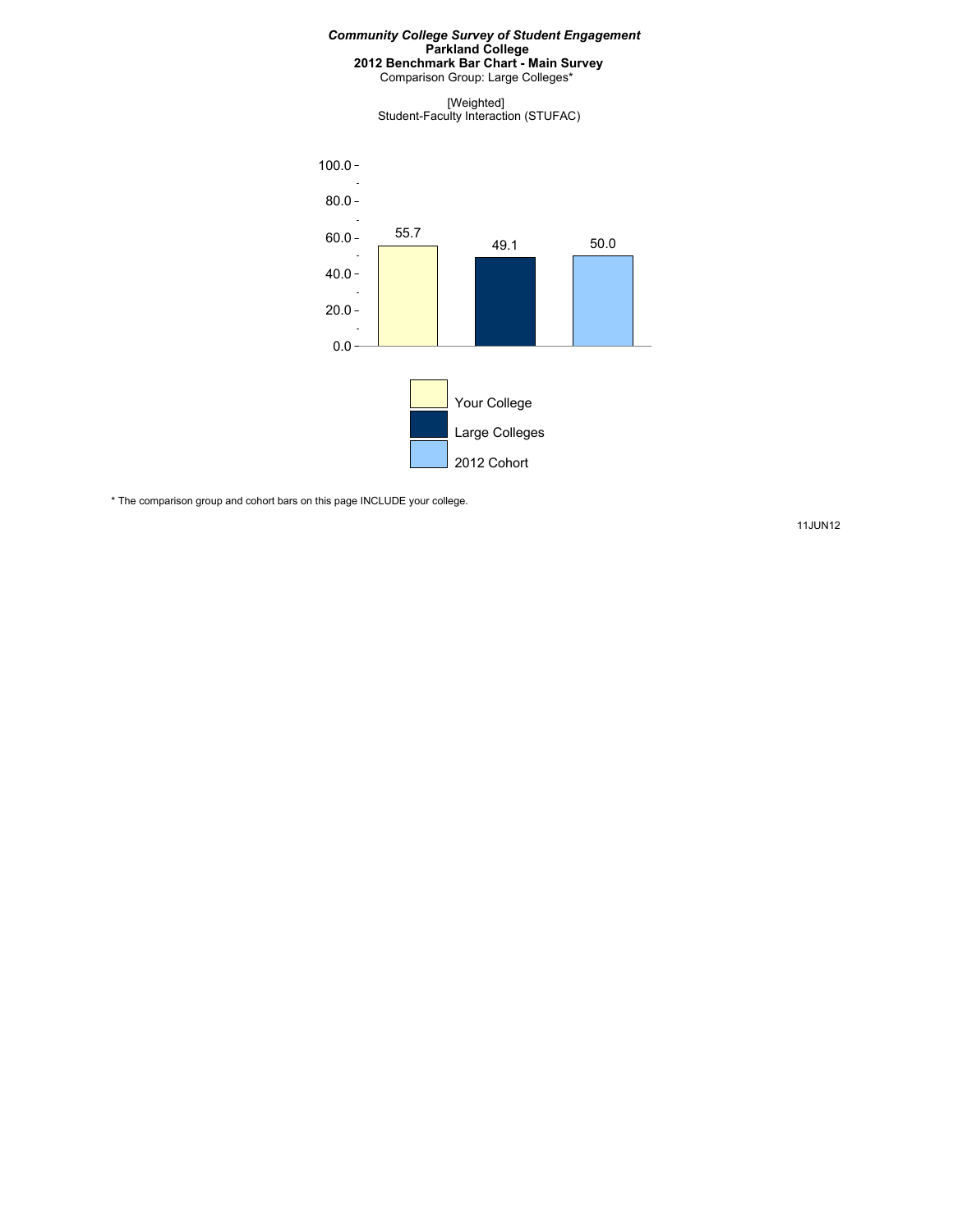# **2012 Benchmark Means Report - Main Survey**

Comparison Group: Large Colleges\*

#### [Weighted]

# Student-Faculty Interaction (STUFAC)

|                                                                                                                                  |                 | Your<br>College | <b>Large Colleges</b> |                         | 2012 Cohort |                         |  |  |  |
|----------------------------------------------------------------------------------------------------------------------------------|-----------------|-----------------|-----------------------|-------------------------|-------------|-------------------------|--|--|--|
| <b>Item</b>                                                                                                                      | Variable        | <b>Mean</b>     | <b>Mean</b>           | <b>Effect</b><br>Size** | <b>Mean</b> | <b>Effect</b><br>Size** |  |  |  |
| Item 4: In your experiences at this college during the current school year, about how often have you done each of the following? |                 |                 |                       |                         |             |                         |  |  |  |
| $1 =$ Never, $2 =$ Sometimes, $3 =$ Often, $4 =$ Very often                                                                      |                 |                 |                       |                         |             |                         |  |  |  |
| 4k. Used e-mail to communicate with an instructor [STUFAC]                                                                       | <b>EMAIL</b>    | 3.02            | 2.82                  | $0.21**$                | 2.81        | $0.21**$                |  |  |  |
| 4. Discussed grades or assignments with an instructor [STUFAC]                                                                   | <b>FACGRADE</b> | 2.72            | 2.56                  |                         | 2.59        |                         |  |  |  |
| 4m. Talked about career plans with an instructor or advisor [STUFAC]                                                             | <b>FACPLANS</b> | 2.24            | 2.03                  | $0.23**$                | 2.08        |                         |  |  |  |
| 4n. Discussed ideas from your readings or classes with instructors outside of<br>class [STUFAC]                                  | <b>FACIDEAS</b> | 1.86            | 1.75                  |                         | 1.77        |                         |  |  |  |
| 4o. Received prompt feedback (written or oral) from instructors on your<br>performance [STUFAC]                                  | <b>FACFEED</b>  | 2.87            | 2.69                  | $0.21**$                | 2.70        |                         |  |  |  |
| 4q. Worked with instructors on activities other than coursework [STUFAC]                                                         | <b>FACOTH</b>   | 1.46            | 1.41                  |                         | 1.43        |                         |  |  |  |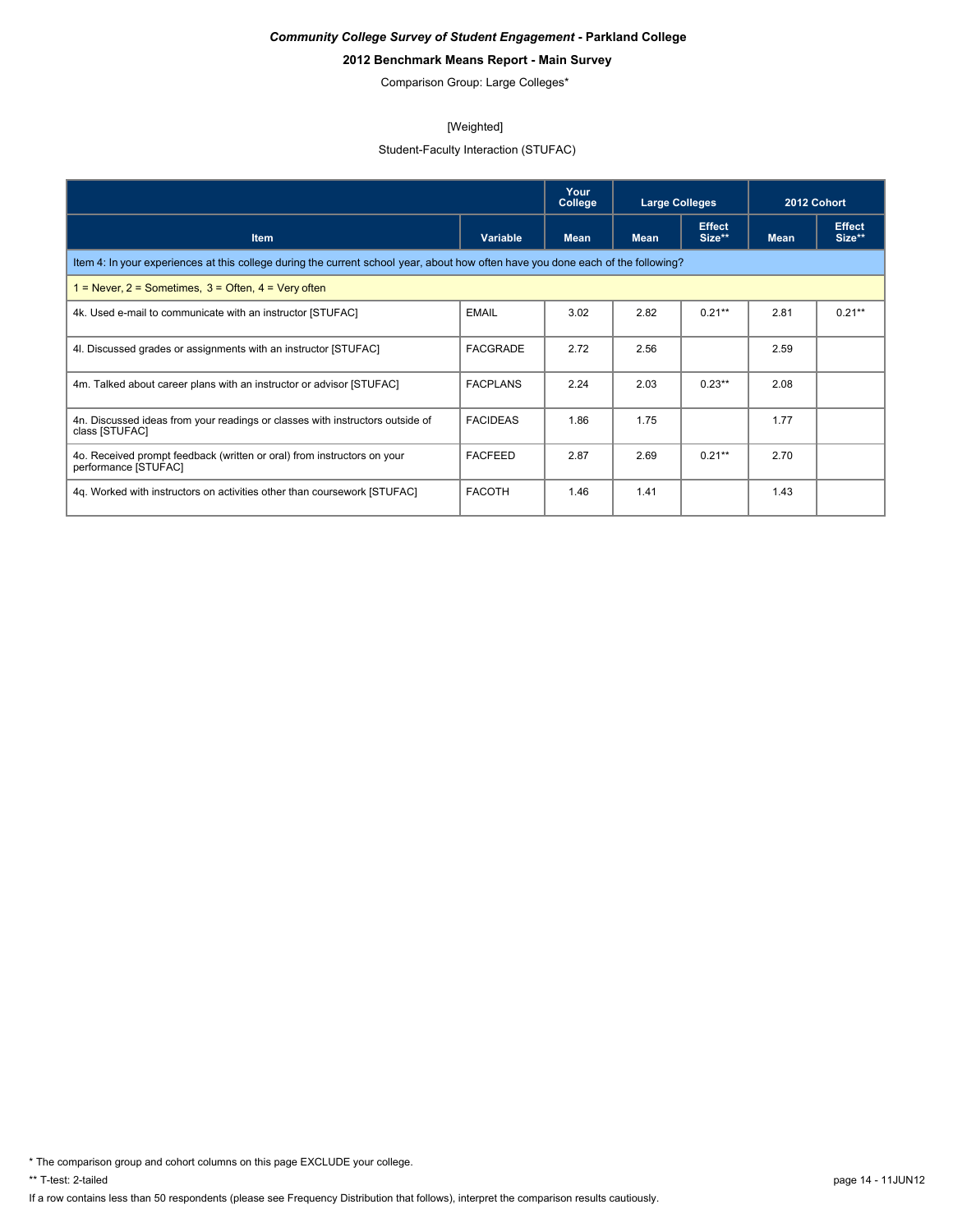# **2012 Benchmark Frequency Distributions - Main Survey**

Comparison Group: Large Colleges\*

# [Weighted]

Student-Faculty Interaction (STUFAC)

|                                                                                        |                 |                                                                                                                                  | <b>Your College</b> |                | <b>Large Colleges</b> |                | 2012 Cohort |         |
|----------------------------------------------------------------------------------------|-----------------|----------------------------------------------------------------------------------------------------------------------------------|---------------------|----------------|-----------------------|----------------|-------------|---------|
| Item                                                                                   | Variable        | <b>Responses</b>                                                                                                                 | Count               | <b>Percent</b> | Count                 | <b>Percent</b> | Count       | Percent |
|                                                                                        |                 | Item 4: In your experiences at this college during the current school year, about how often have you done each of the following? |                     |                |                       |                |             |         |
| 4k. Used e-mail to communicate with an<br>instructor [STUFAC]                          | <b>EMAIL</b>    | Never                                                                                                                            | 48                  | 5.6            | 8,636                 | 7.9            | 37,947      | 8.5     |
|                                                                                        |                 | Sometimes                                                                                                                        | 215                 | 24.8           | 34,212                | 31.2           | 138,054     | 30.8    |
|                                                                                        |                 | Often                                                                                                                            | 279                 | 32.1           | 35,123                | 32.1           | 141,184     | 31.5    |
|                                                                                        |                 | Very often                                                                                                                       | 326                 | 37.6           | 31,601                | 28.8           | 130,442     | 29.1    |
|                                                                                        |                 | <b>Total</b>                                                                                                                     | 868                 | 100.0          | 109,572               | 100.0          | 447,628     | 100.0   |
| 4I. Discussed grades or assignments with an<br>instructor [STUFAC]                     | <b>FACGRADE</b> | Never                                                                                                                            | 62                  | 7.1            | 10,363                | 9.4            | 38,684      | 8.6     |
|                                                                                        |                 | Sometimes                                                                                                                        | 317                 | 36.5           | 46,724                | 42.6           | 187,461     | 41.8    |
|                                                                                        |                 | Often                                                                                                                            | 288                 | 33.2           | 33,733                | 30.7           | 141,248     | 31.5    |
|                                                                                        |                 | Very often                                                                                                                       | 201                 | 23.1           | 18,911                | 17.2           | 80,680      | 18.0    |
|                                                                                        |                 | <b>Total</b>                                                                                                                     | 867                 | 100.0          | 109,730               | 100.0          | 448,073     | 100.0   |
| 4m. Talked about career plans with an<br>instructor or advisor [STUFAC]                | <b>FACPLANS</b> | Never                                                                                                                            | 185                 | 21.4           | 33,667                | 30.8           | 126,903     | 28.4    |
|                                                                                        |                 | Sometimes                                                                                                                        | 398                 | 45.9           | 47,892                | 43.7           | 197,545     | 44.2    |
|                                                                                        |                 | Often                                                                                                                            | 177                 | 20.4           | 19.057                | 17.4           | 83.438      | 18.7    |
|                                                                                        |                 | Very often                                                                                                                       | 107                 | 12.3           | 8,864                 | 8.1            | 39,283      | 8.8     |
|                                                                                        |                 | Total                                                                                                                            | 867                 | 100.0          | 109,480               | 100.0          | 447,168     | 100.0   |
| 4n. Discussed ideas from your readings or<br>classes with instructors outside of class | <b>FACIDEAS</b> | Never                                                                                                                            | 338                 | 39.4           | 51,035                | 46.7           | 202,093     | 45.3    |
| <b>ISTUFACI</b>                                                                        |                 | Sometimes                                                                                                                        | 359                 | 41.8           | 39,906                | 36.5           | 167,156     | 37.4    |
|                                                                                        |                 | Often                                                                                                                            | 104                 | 12.1           | 12,992                | 11.9           | 54,728      | 12.3    |
|                                                                                        |                 | Very often                                                                                                                       | 58                  | 6.7            | 5,349                 | 4.9            | 22,369      | 5.0     |
|                                                                                        |                 | <b>Total</b>                                                                                                                     | 858                 | 100.0          | 109,283               | 100.0          | 446,346     | 100.0   |
| 4o. Received prompt feedback (written or<br>oral) from instructors on your performance | <b>FACFEED</b>  | Never                                                                                                                            | 43                  | 4.9            | 8,453                 | 7.7            | 33,821      | 7.6     |
| <b>ISTUFACI</b>                                                                        |                 | Sometimes                                                                                                                        | 257                 | 29.6           | 37,850                | 34.6           | 153,536     | 34.3    |
|                                                                                        |                 | Often                                                                                                                            | 343                 | 39.5           | 42,552                | 38.9           | 174,498     | 39.0    |
|                                                                                        |                 | Very often                                                                                                                       | 226                 | 26.0           | 20,604                | 18.8           | 85,426      | 19.1    |
|                                                                                        |                 | Total                                                                                                                            | 869                 | 100.0          | 109,458               | 100.0          | 447,281     | 100.0   |
| 4q. Worked with instructors on activities<br>other than coursework [STUFAC]            | <b>FACOTH</b>   | Never                                                                                                                            | 577                 | 67.3           | 76,368                | 70.3           | 306,659     | 69.1    |
|                                                                                        |                 | Sometimes                                                                                                                        | 189                 | 22.1           | 22,241                | 20.5           | 93,450      | 21.1    |
|                                                                                        |                 | Often                                                                                                                            | 68                  | 8.0            | 7,331                 | 6.7            | 31,603      | 7.1     |
|                                                                                        |                 | Very often                                                                                                                       | 22                  | 2.6            | 2,709                 | 2.5            | 12,084      | 2.7     |
|                                                                                        |                 | Total                                                                                                                            | 857                 | 100.0          | 108,650               | 100.0          | 443,796     | 100.0   |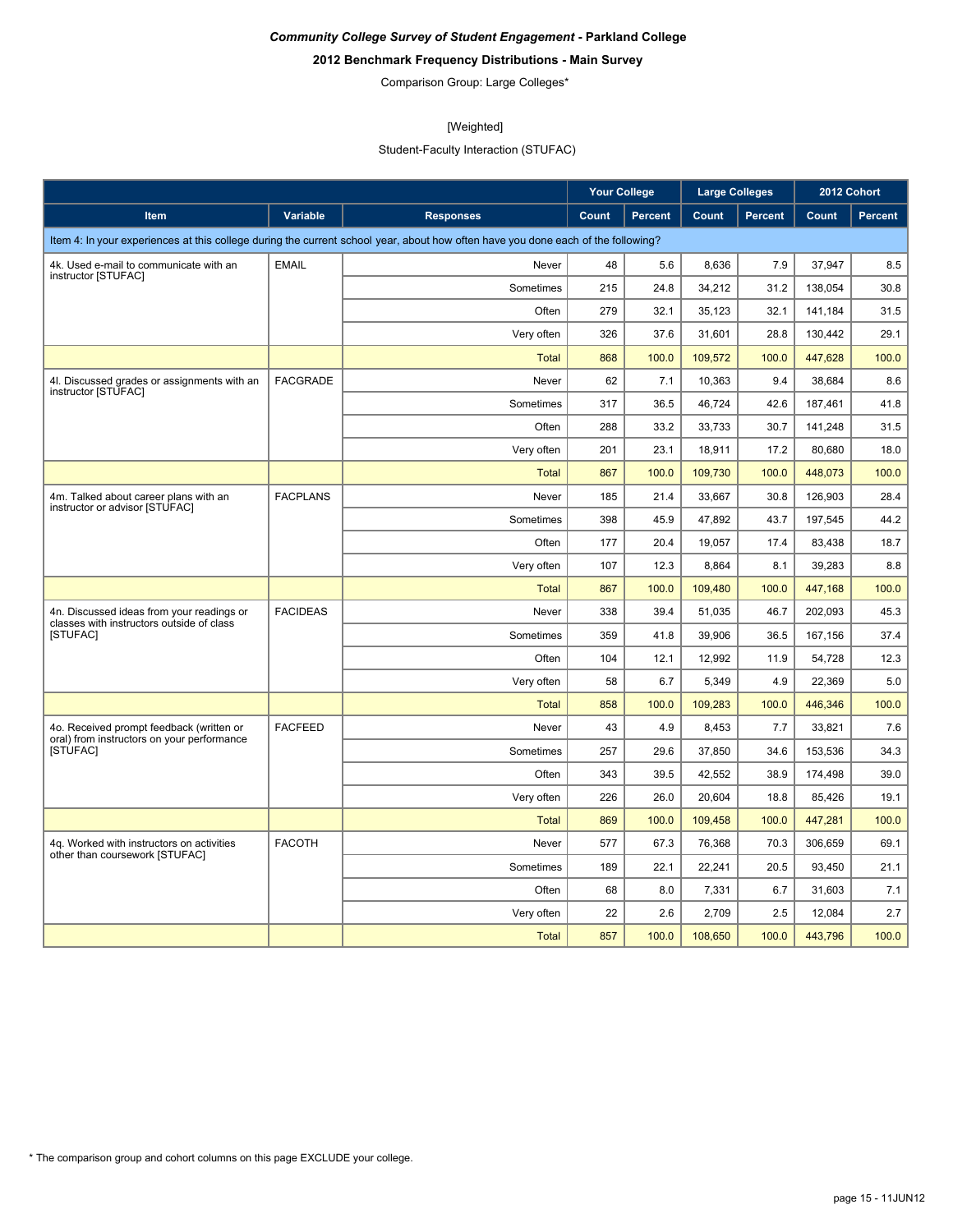Comparison Group: Large Colleges\*

[Weighted] Support for Learners (SUPPORT)



\* The comparison group and cohort bars on this page INCLUDE your college.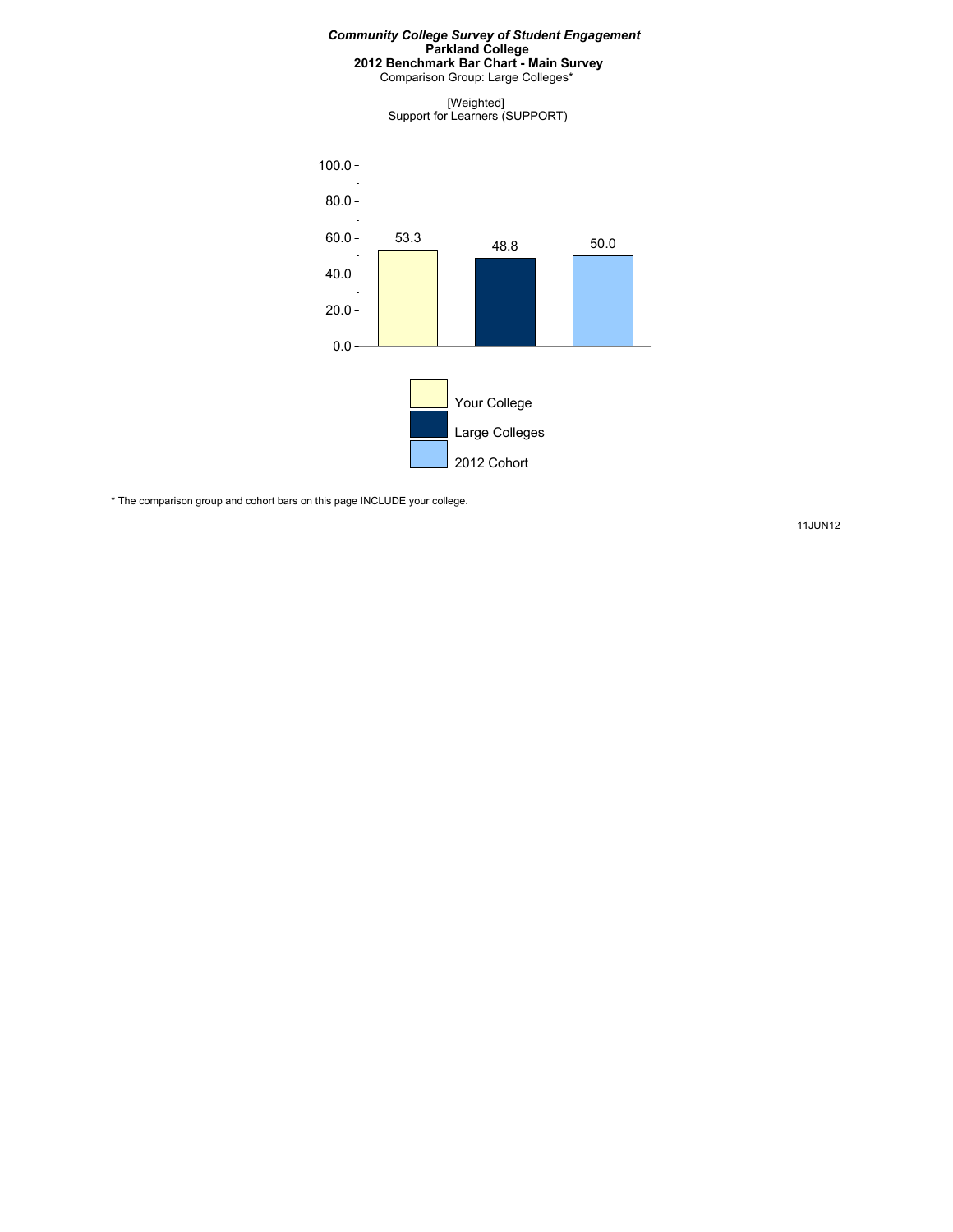# **2012 Benchmark Means Report - Main Survey**

Comparison Group: Large Colleges\*

#### [Weighted]

# Support for Learners (SUPPORT)

|                                                                                                                       |                 | Your<br>College | <b>Large Colleges</b> |                         | 2012 Cohort |                         |
|-----------------------------------------------------------------------------------------------------------------------|-----------------|-----------------|-----------------------|-------------------------|-------------|-------------------------|
| Item                                                                                                                  | Variable        | <b>Mean</b>     | <b>Mean</b>           | <b>Effect</b><br>Size** | <b>Mean</b> | <b>Effect</b><br>Size** |
| Item 9: How much does this college emphasize each of the following?                                                   |                 |                 |                       |                         |             |                         |
| $1 = \text{Very little}, 2 = \text{Some}, 3 = \text{Quite}$ a bit, $4 = \text{Very much}$                             |                 |                 |                       |                         |             |                         |
| 9b. Providing the support you need to help you succeed at this college<br>[SUPPORT]                                   | <b>ENVSUPRT</b> | 3.16            | 2.97                  | $0.23**$                | 3.00        |                         |
| 9c. Encouraging contact among students from different economic, social, and<br>racial or ethnic backgrounds [SUPPORT] | <b>ENVDIVRS</b> | 2.65            | 2.56                  |                         | 2.55        |                         |
| 9d. Helping you cope with your non-academic responsibilities (work, family, etc.)<br>[SUPPORT]                        | <b>ENVNACAD</b> | 2.13            | 1.95                  |                         | 1.97        |                         |
| 9e. Providing the support you need to thrive socially [SUPPORT]                                                       | ENVSOCAL        | 2.30            | 2.16                  |                         | 2.19        |                         |
| 9f. Providing the financial support you need to afford your education [SUPPORT]                                       | <b>FINSUPP</b>  | 2.50            | 2.50                  |                         | 2.56        |                         |
| Item 13.1: How often do you use the following services at this college?                                               |                 |                 |                       |                         |             |                         |
| 1 = Rarely/Never, 2 = Sometimes, 3 = Often (Don't know/N.A. category not included in means calculations)              |                 |                 |                       |                         |             |                         |
| 13.1a. Academic advising/planning [SUPPORT]                                                                           | <b>USEACAD</b>  | 1.86            | 1.75                  |                         | 1.79        |                         |
| 13.1b. Career counseling [SUPPORT]                                                                                    | <b>USECACOU</b> | 1.49            | 1.42                  |                         | 1.44        |                         |